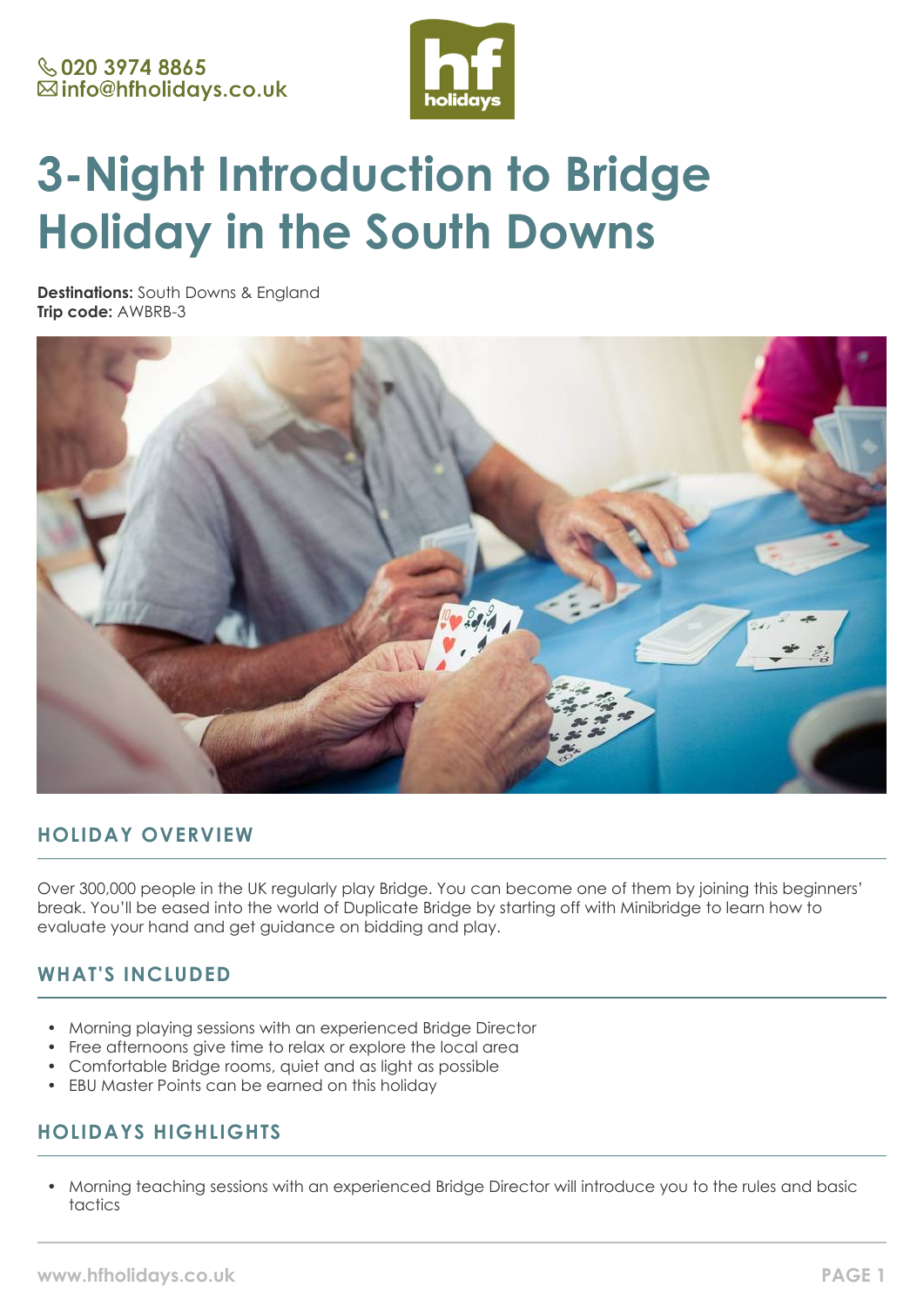- Each evening there is a supervised Bridge competition so you can put your new skills into practice
- Free afternoons give time to relax or explore the local area
- Comfortable Bridge rooms, quiet and as light as possible
- Small prizes offered, for fun

# **TRIP SUITABILITY**

Our Bridge holiday has been created to give you the most time having fun playing cards, so expect plenty of gentle games to help you put your new skills into practice. But it's not all brain work – there'll be plenty of free time to relax as well.

# **ITINERARY**

# **Day 1: Arrival Day**

You're welcome to check in from 4pm onwards.

Enjoy a complimentary Afternoon Tea on arrival.

# **Day 2 - 3: Your Bridge Sessions**

# **Mornings**

We start each morning with a seminar from your Bridge Director and fun, practice hands to help you along your way. During your holiday you'll get to understand a variety of new terms and concepts to help you master and improve your game.

# **Afternoon**

Our Discovery Points help you make the most out of your afternoon free time. There's plenty of maps and a selection of the best local walking routes, details about other places to visit as well as weather forecasts and public transport options.

# **Evenings**

Each evening at 5pm your Bridge holiday continues with the evening games, a break for a fabulous 3-course dinner and coffee.

# **Day 4: Departure Day**

Enjoy a leisurely breakfast before making your way home.

# **ACCOMMODATION**

# **Abingworth Hall**

Tucked away in the village of Thakeham at the foot of the South Downs, Abingworth Hall has stood in one form another since the 13th century. Gutted by fire, it was rebuilt in 1910 in its current distinctive style. As well as 27 en-suite rooms the house has all the ingredients you need for the perfect country house stay: three comfortable lounges with squishy sofas to kick back in, the largest of which opens onto an attractive conservatory and bar in which to dally, great food and super-comfy rooms to retire to. You're spoilt for choice when it comes to walking here; go for a lazy amble around the wildlife rich chalk Downlands to discover a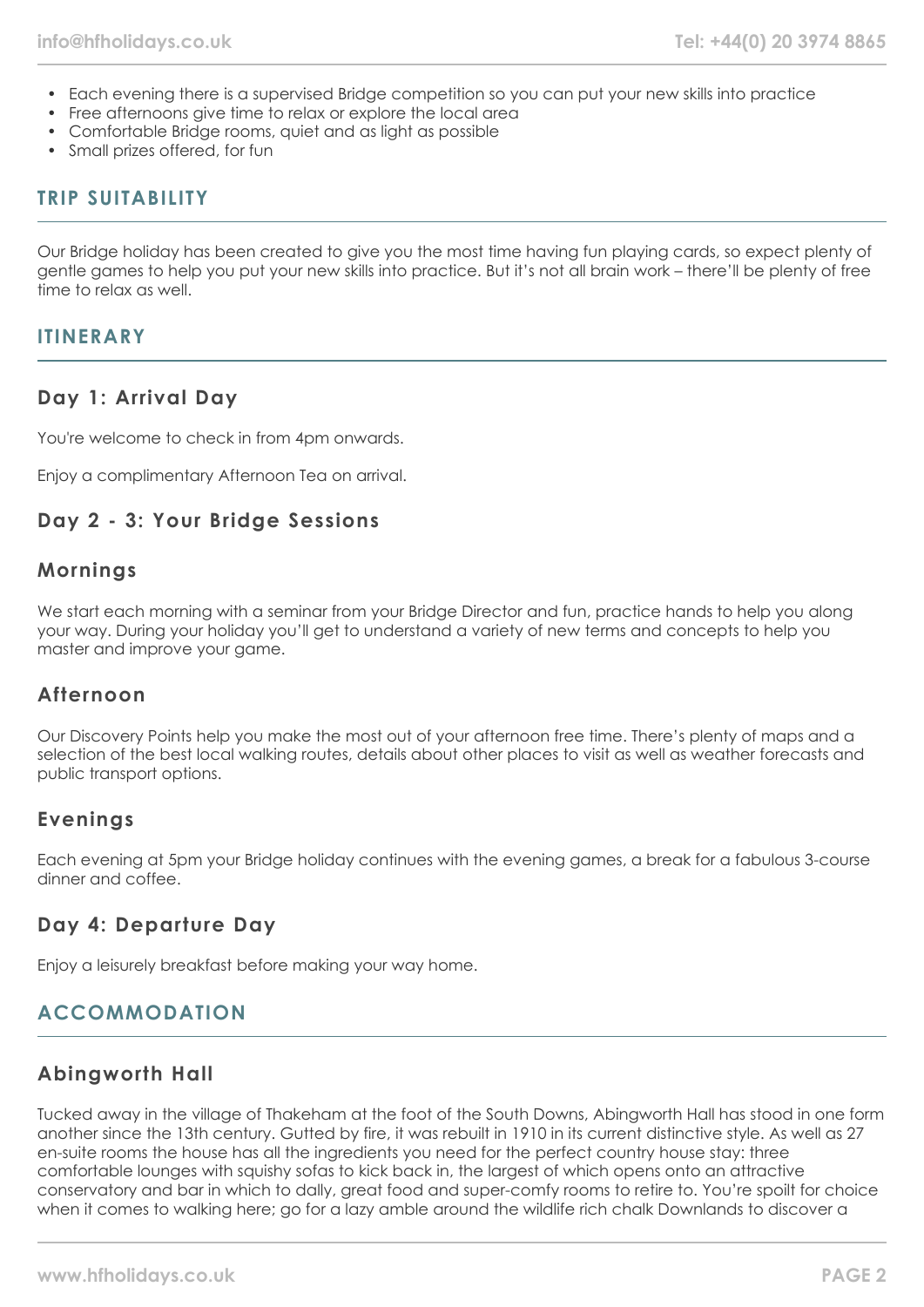colourful tapestry of historic villages, thatched cottages, pastoral landscapes and vibrant market towns. Highlights of your stay might include the Seven Sisters, the Glorious Goodwood estate, the Devil's Dyke and Chanctonbury Ring, as well as Arundel and the National Trust property at Petworth. Take your pick.

# **Country House Accommodation**

## **Accommodation Info**

# **Need To Know**

We appreciate that COVID-19 continues to impact the nations. The English, Scottish and Welsh governments are not always in sync, so measures in our country houses may vary between the nations. We thank all guests for adhering to the measures we have introduced to keep our guests, leaders and team members safe.

You can see our latest FAQs and guarantees at <https://www.hfholidays.co.uk/coronavirus-travel-advice>

#### **Ventilation, Physical Distancing Measures and Group Sizes around the Houses**

We will keep our public areas well ventilated; for your comfort you might want to pack an extra layer to keep you comfortable.

With the relaxation of physical distancing, we will be allowing larger groups to dine and relax in the bar together.

Hand sanitiser stations will be made available in frequently used public areas for guests and staff use. It is advisable to bring additional hand sanitiser for whilst you are out walking.

We always follow the latest regional government advice, but our one recommendation is don't forget your face mask! There is no requirement to wear a face covering in communal areas, but you may of course choose to. Some places throughout the UK may still require you to wear a mask even if the government legislation does not. With this in mind we suggest you bring a personal supply of face coverings for the duration of your stay.

## **Servicing Bedrooms:**

At this stage we are not reintroducing our daily room servicing. Extra tea, coffee, milk, towels and toiletries will be available on request from our team. Bins can be left outside your door for emptying.

#### **COVID-19 Symptoms or Cases**

If a guest has symptoms of COVID-19 then they should inform the house team and immediately self-isolate to minimise any risk of transmission and make arrangements to request a COVID test. If a guest receives a positive test result, they should return home if they reasonably can. They should where possible use private transport but only drive themselves if they can do so safely. If a guest cannot reasonably return home, they should discuss their circumstances with the House Manager. Additional charges may be levied if a guest needs to self-isolate for longer than their planned holiday.

#### **What can you do to help keep everyone safe?**

- Wear a face mask/covering where required and please bring plenty of face coverings for the duration of your stay
- Carry/use hand sanitiser
- Wash your hands frequently with soap and water when possible
- Cover your mouth and nose with a tissue or your sleeve when you cough or sneeze
- Avoid passing round objects such as cameras & phones
- If you are displaying symptoms of Coronavirus, please do not travel to an HF Holidays House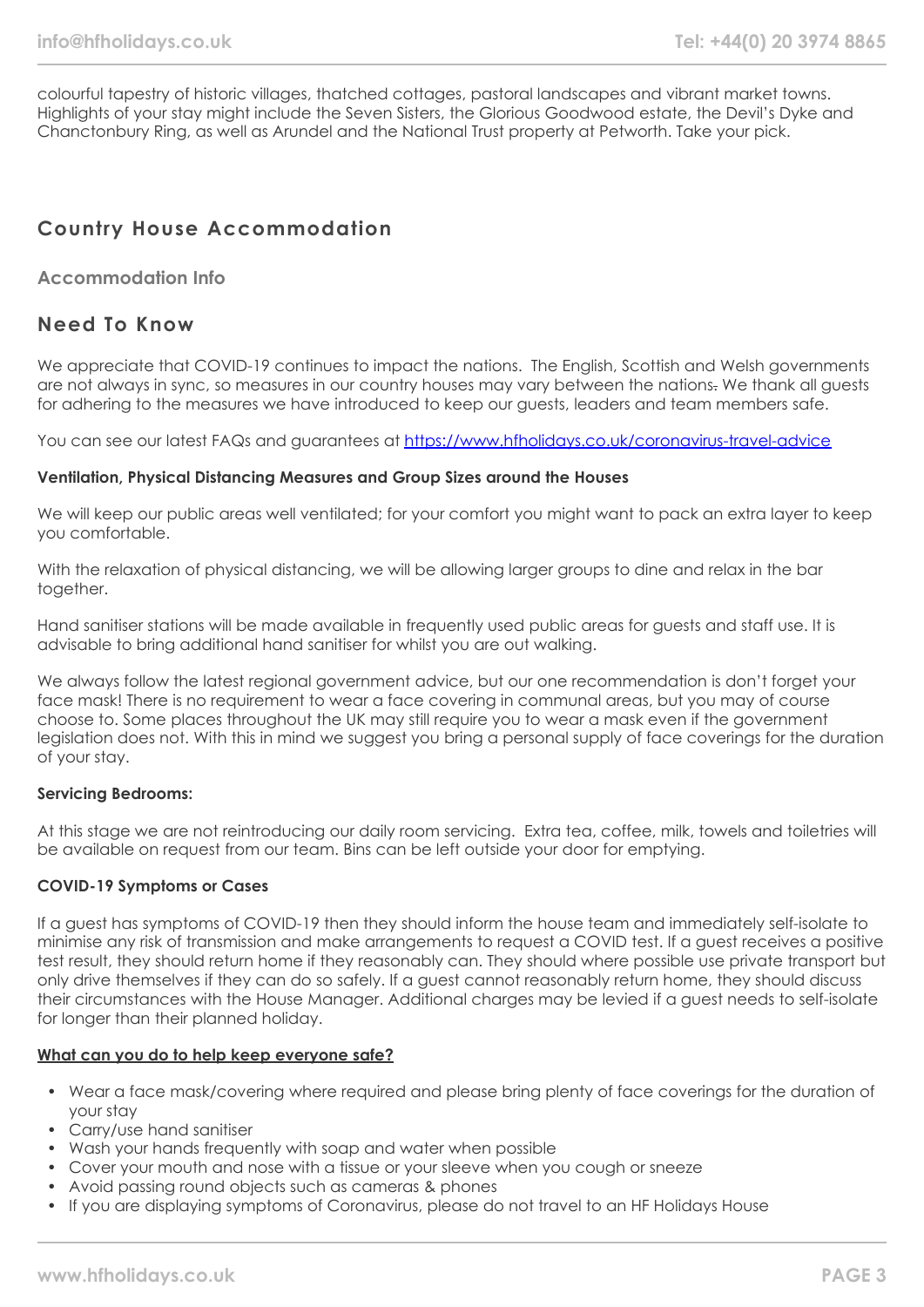# **Rooms**

Tea & coffee-making facilities, TV, Hairdryer, Toiletries, Wi-Fi

Stay in one of the Hall's smartly presented rooms, which make use of every nook-and-cranny in the interesting architecture of this characterful house. With 27 bedrooms, Abingworth Hall has plenty of space and there's a range of Classic and Premium Rooms to choose from. Clean and bright, with accent colours to offset the simple palette, the rooms are airy and light. Premium Rooms might have a feature wall or strong print wallpaper as well as pretty tiles in the ensuite bathroom.

All 'Classic' rooms are ensuite and furnished to a high standard. There are also several 'Premium' Rooms that are either larger or have a desirable view, a more luxurious mattress and larger television – upgrade your stay for just an extra £15-25 per person per night. You can choose a specific room for an extra £30 per room, subject to availability. Upgrade supplements still apply.

## **Check in:**

Check in opens at **4pm** for all guests. Guests will be unable to access any of the Country House facilities, including leaving luggage before 4pm.

We are delighted to invite you to enjoy a complimentary Afternoon Tea on arrival. Relax and meet your fellow guests and leaders.

## **Check out:**

## Check out time: **10am**

Please note, you will need to settle your bill before departure and payment will only be possible by card. Gratuities and donations to the Pathway Fund can also be made by card.

# **Facilities**

Free Wi-Fi, boot room and drying room, extensive garden, outdoor swimming pool, multi-purpose activity room, three lounges, library and board games to borrow

After a day strolling on the South Downs, come back to the house and its specially tailored walkers' facilities. Relax in the large gardens and sit by the pretty pond, turn your hand to croquet or practice on the putting green. Ease through a couple of lengths of the heated outdoor pool if you've still got energy to burn. Hole up in the light-filled conservatory with pretty views of the gardens or retire to the Drawing Room with its woodpanelled walls, log burner, library of books to browse and comfy seats to sink in to; there's a telescope for you to scour the night sky too. In the evening, take your seat in the bar or join fellow guests in the large ballroom for the evening activity.

## **Welcome Information**

A Welcome Information Pack providing details about the Country House and your holiday will be available in each bedroom. This personal pack of information will detail what to expect during your stay in the house, the menu for the duration of your stay, dinner & picnic lunch order forms and the guest registration form for completion.

Our houses are locked at night-time and accessible with a door code which is available in the Welcome Pack. However, we also recommend making a note of the Duty Manager number on arrival, in case of an emergency or getting locked out.

## **Evenings**

Join our team after dinner on Wednesday evenings to see if you've got the knowledge to triumph in the HF Big Pub Quiz! There will also be another evening of entertainment at the beginning of the week which will vary depending on the house you are visiting.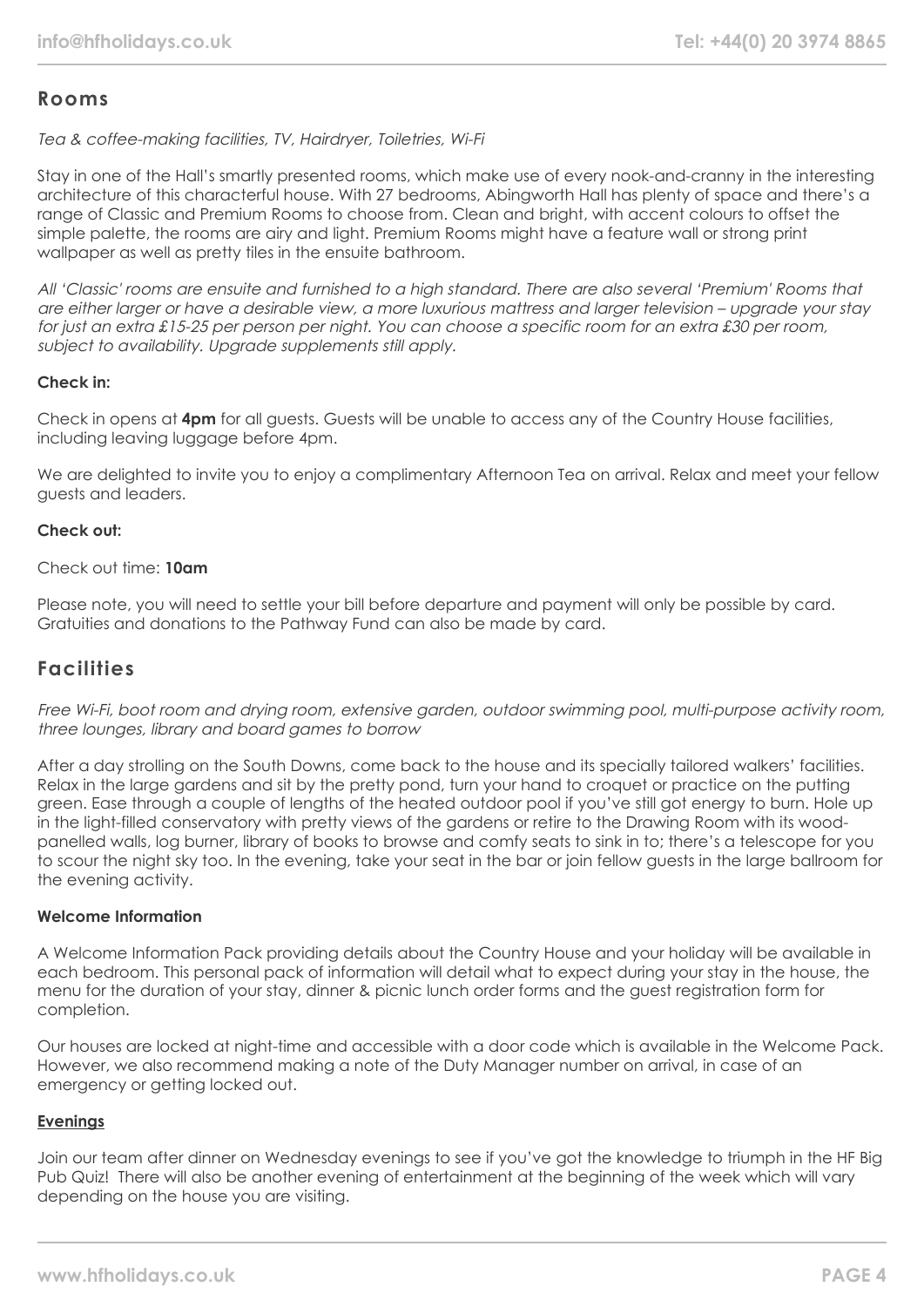If there are leaders resident, they will be available to chat to guests about self-guided walks. You can borrow walking route notes and maps from our Discovery Point.

#### **Walks Talks – Guided Walking Information Briefings**

Self-Guided guests are always welcome to join our Guided Walking briefings to hear about the local conditions.

Our leaders will deliver a Guided Walking Information Briefing on each arrival day before and after dinner followed by a group Walks Talk to let guests know about the following day's walks. Walks Talks are usually before and after dinner prior to each walking day. The information is repeated so you can join whichever time suits you.

If you are undecided which walk to do, our leaders will be available in the bar or lounge to answer any questions you might have. Our website contains up-to-date information about the walks for each holiday.

Before you leave for your walk your leader will run through a short safety briefing for the day.

Each day, the latest weather forecast will be displayed for all guests to check to ensure appropriate clothing is worn for the walks.

Please note, if you decide to do your own walks, or you are on a self-guided walking holiday, you must complete an Independent Walker Card each day. These can be found near the Discovery Point in the house.

# **Food & Drink**

As at all our country houses, holidays are full board, from afternoon tea served as a welcome treat through that evening's meal to a hearty breakfast on the day of departure. Food at Abingworth Hall is varied with a strong emphasis on the use of seasonal British produce. Our experienced chefs create each dish using only the freshest ingredients and, when in season, use home grown herbs and vegetables taken from our own gardens to give a true taste of the local area.

Along with many hospitality business across the UK we are presently experiencing disruption to our food and drink supply chain. Covid continues to limit the ability of suppliers to deliver and the war in Ukraine (along with several other global challenges) is impacting availability of many basic products. We are working hard to ensure that these challenges do not negatively impact your holiday but ask for your understanding should we need to make last minute changes to dishes or menus.

# **Accessibility**

For accessibility and assistance information, please contact our expert team on [020 3974 8865](tel:02039748865) or [view the](https://www.hfholidays.co.uk/images/Documents/accessibility_statements/Abingworth_-_accessibility_information_-_update_Feb_2021.pdf) [accessibility information online for Abingworth Hall](https://www.hfholidays.co.uk/images/Documents/accessibility_statements/Abingworth_-_accessibility_information_-_update_Feb_2021.pdf)

# **TRAVEL DETAILS**

Our address is: Abingworth Hall, Storrington Road, Thakeham, West Sussex, RH20 3EF Tel: [01798 813636](tel:01798813636)

## **BY TRAIN:**

The nearest railway station to Abingworth Hall is Pulborough. Please note that Pulborough station has a short platform, check the departure boards for which carriage to sit in. For train times and route planning by train visit [www.nationalrail.co.uk](http://www.nationalrail.co.uk/) or phone [03457 48 49 50.](tel:01903745414)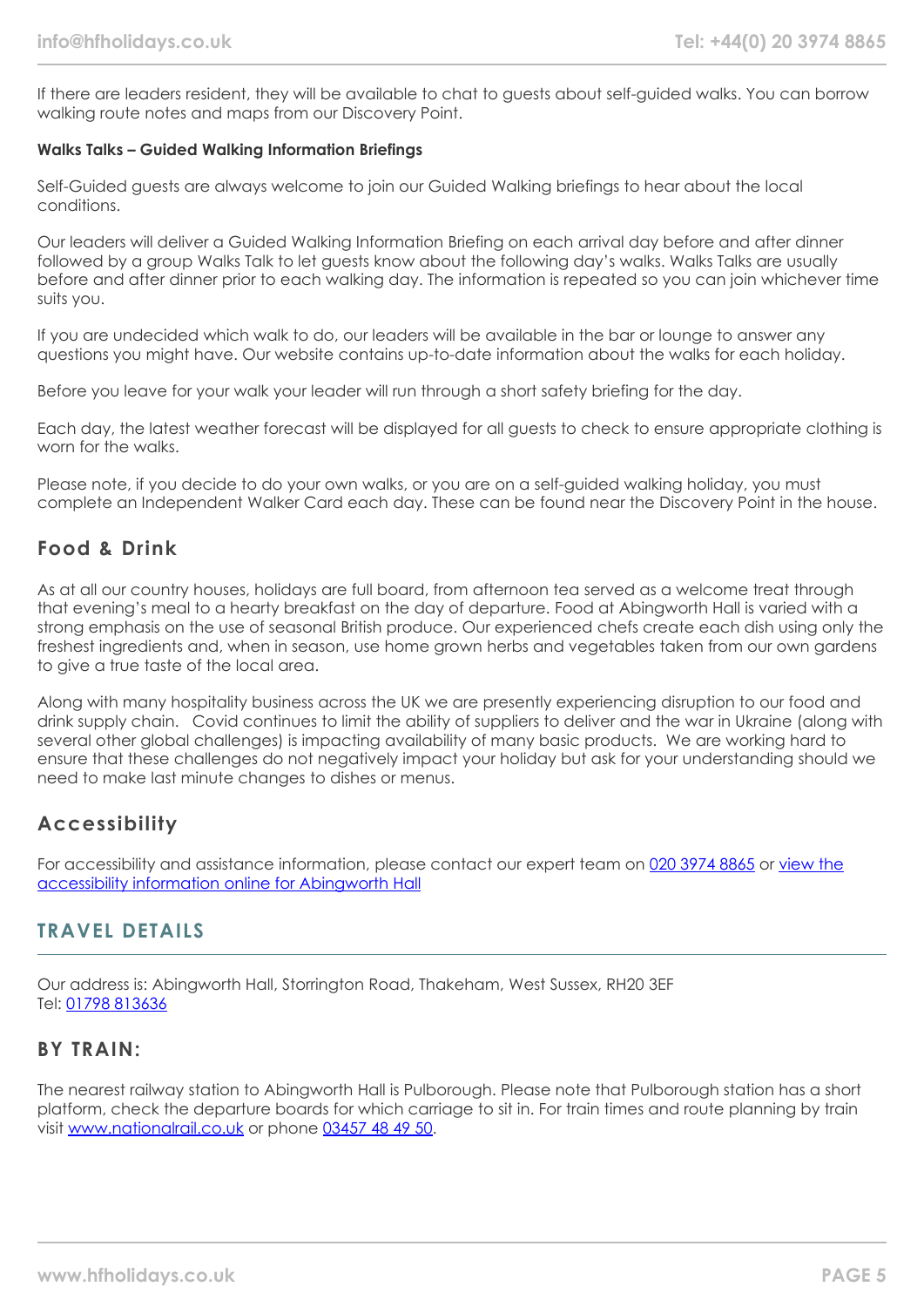# **BY TAXI:**

The 6-mile journey from Pulborough railway station takes approximately 15 minutes. Please try to avoid arriving at Pulborough station between 2.50pm and 3.20pm, as there may not be taxis available for your onward journey to Abingworth Hall due to school pick-ups. You can pre-book a taxi from our recommended taxi company, MJ Cars. The guide price for a 4-seat taxi is around £16 (2022 prices). 8-seat taxis are also available at a higher rate. Please pre-book your taxi at least 7 days in advance by contacting:

MJ Cars\* Tel: [+44 \(0\)1903 745414](tel:01903745414) Email: [mjcars@btconnect.com](mailto:mjcars@btconnect.com)

The return journey can be arranged on your behalf by the Abingworth Hall Manager. \*MJ Cars is not owned or managed by HF Holidays.

# **BY CAR:**

**From the M25** take either the A24 or the M23 and then the A264 towards Horsham. At the Great Daux roundabout go south on the A24 towards Worthing. Go straight over 2 roundabouts and then at the traffic light cross roads turn right onto the A272 signposted to Billingshurst and Petersfield. After 3 miles turn left onto the B2139 (The Selsey Arms on left). After 3.5 miles pass the turning for Thakeham on the left. After half a mile, Abingworth Hall is on the left, directly after the national speed limit signs.

**From the M27** continue onto the A27 and around Chichester. At Fontwell Park roundabout take the first exit to continue on the A27 and at the next roundabout take the first exit on to the A29. After approx. 4 miles, at a roundabout, take the 2nd exit on to the B2139 to Storrington. At the mini roundabout in Storrington, take the 2nd exit onto the A283. Continue through Storrington and take the first exit at the mini roundabout by the Anchor Inn on to the B2139 towards Thakeham. Take the 2nd exit at the next mini roundabout and then take the 1st exit at next mini roundabout (by Steyning Grammar School). Continue down this road until you see 30mph signs. Abingworth Hall is just before these signs, on the right. Look out for the end of the driveway between two high stone walls.

# **LOCAL AREA**

Abingworth Hall is situated amidst gentle rolling farmland at the foot of the South Downs. The nearest facilities are in the village of Storrington, about two miles away. Here you'll find a small supermarket, post office, newsagent, pubs and a bank.

During your stay at Abingworth Hall you may enjoy visiting the following places of interest:

# **Arundel**

The quaint town of Arundel, about 30 minutes' drive away, is dominated by its castle, the home of the Duke and Duchess of Norfolk. During your visit you may enjoy a walk in **[Arundel Castle's](https://www.arundelcastle.org/)** extensive grounds, or beside the tranquil river Arun.

# **Arundel Wetlands Centre**

This 60-acre nature reserve is run by the Wildfowl and Wetlands Trust and provides a protected habitat for a wide range of swans, geese, ducks and other wetland birds. A network of paths takes visitors to a number of viewing areas to enjoy watching the wildlife. [Arundel Wetlands Centre](https://www.wwt.org.uk/wetland-centres/arundel) is just outside Arundel town, about a 30-minute drive from Abingworth Hall.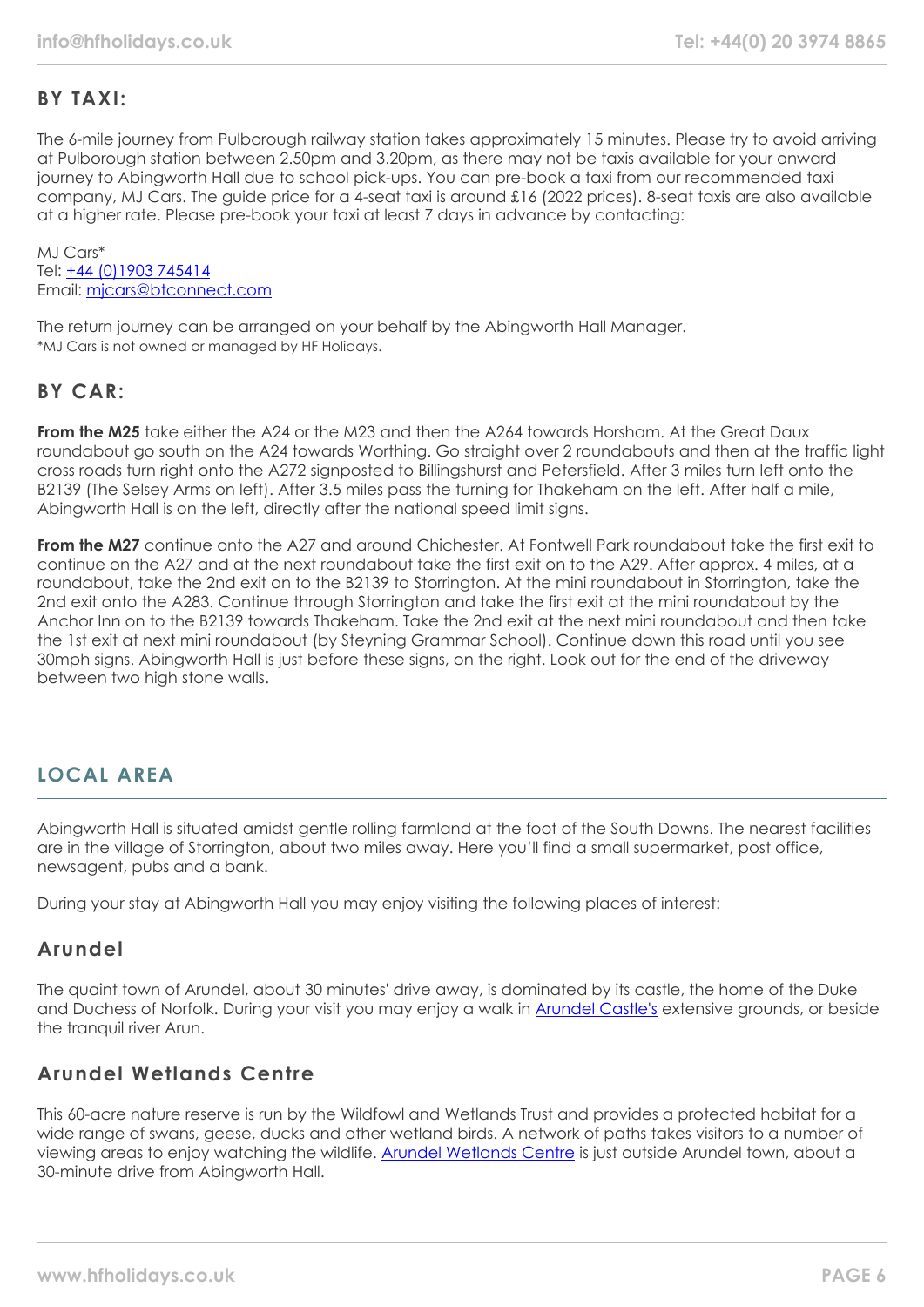# **Bignor Roman Villa**

[Bignor Roman Villa](https://www.bignorromanvilla.co.uk/) was discovered in 1811 by a man ploughing a field. This Roman home clearly belonged to a family of some consequence and features many fine mosaic floors of intricate design. It is located just outside Pulborough, about 10 miles from Abingworth Hall.

# **Pulborough Brooks Nature Reserve**

Just 4 miles from Abingworth Hall, [Pulborough Brooks](https://www.rspb.org.uk/reserves-and-events/reserves-a-z/pulborough-brooks/) is a large nature reserve in the Arun Valley managed by the RSPB. A network of nature trails take visitors into the reserve where there a range of habitats from ponds and ditches to woods and meadow. The site is an important place for over-wintering wildfowl and for nesting waders. The reserve can be reached either by road or on foot from Abingworth Hall.

# **Uppark House**

Completely restored after an extensive fire in 1989, this stately National Trust property has ornate rooms and lovely gardens with surrounding woodlands. [Uppark House and Garden](https://www.nationaltrust.org.uk/uppark-house-and-garden) is around 50 minutes' drive from Abingworth.

# **Brighton**

The cosmopolitan seaside city of Brighton is about 40 minutes' drive from Abingworth Hall and has an excellent range of specialist shops, entertainment, and its famous pier. You may also enjoy a visit to the [Royal Pavilion](https://brightonmuseums.org.uk/royalpavilion/), built in the early 19th century by George IV.

# **Amberley Working Museum**

Just 15 minutes' drive from Abingworth Hall, this large open-air museum tells the industrial story of the downs, complete with a steam railway, vintage buses and restored quarry machinery. [Amberley Museum](https://www.amberleymuseum.co.uk/) is just outside Amberley village which is also well worth a visit with its sleepy streets lined with thatched cottages and flower-filled gardens. The village is also home to a small [pottery.](http://www.amberleypottery.co.uk/)

# **Parham House**

Just 10 to 15 minutes' drive away, Elizabethan [Parham House](https://www.parhaminsussex.co.uk/) is surrounded by an extensive deer park. Some of our guided walks go through the deer park.

# **Chichester**

The historic cathedral city of Chichester, about 45 minutes' drive away, has plenty of interest. Visit the impressive [Chichester Cathedral](https://www.chichestercathedral.org.uk/) and take a walk which follows the old city walls.

# **Fishbourne Roman Palace**

Just a couple of miles outside Chichester lies [Fishbourne Roman Palace,](https://www.visitchichester.org/activity/fishbourne-roman-palace-and-gardens) the largest residential Roman building found in Britain. It was discovered in 1960; excavations revealed many superb mosaics.

# **Petworth House**

A large late 17th century mansion, now run by the National Trust with extensive grounds that were landscaped by 'Capability' Brown. The surrounding deer park is home to a large herd of fallow deer. [Petworth House](https://www.nationaltrust.org.uk/petworth-house-and-park) is around 30 minutes' drive from Abingworth.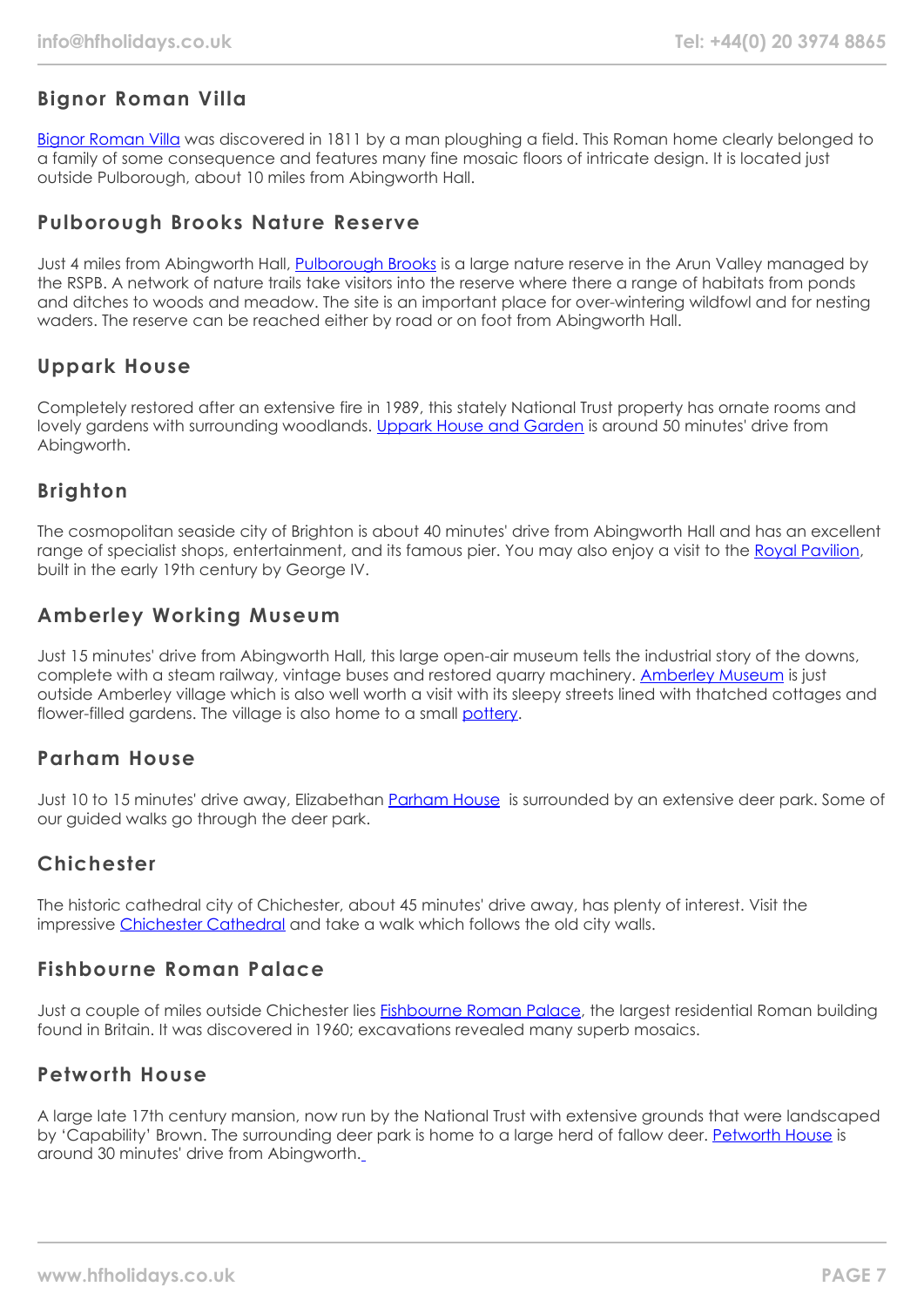# **Weald & Downland Living Museum**

Located on the Downs, near the village of Singleton, this excellent open-air museum contains many restored buildings that bring the history of Sussex to life. These include a working watermill and a re-creation of a typical downland village. The [Weald & Downland Living Museum](https://www.wealddown.co.uk/) is also home to the popular BBC TV programme 'The Repair Shop'. The museum is around 45 minutes' drive from Abingworth.

# **Bluebell Railway**

[The Bluebell Railway](https://www.bluebell-railway.com/brps/) is one of Britain's premier heritage steam railways with an impressive collection of 50 locomotives, representing the Southern Railway and its predecessors. The line runs through rolling countryside from Sheffield Park to East Grinstead, about 40 minutes' drive from Abingworth.

# **USEFUL HOLIDAY INFORMATION**

# **Essential Information**

All your Bridge stationery and equipment will be supplied. You may, however, like to bring a notebook and pen to make your own notes.

# **HOW TO BOOK**

When you're ready to book, you can choose to **book online** or book **over the phone**. Our website offers secure online booking for our holidays, is available 24/7, and offers more in-depth information about all our holidays. If you prefer to call us, our experienced and knowledgeable team are available to answer any specific questions you have and can offer guidance as to which holiday is best suited to your needs.

Our office is open: Monday to Friday: 9am – 5.30pm, Saturday: 9am – 1pm, Sunday & Bank Holiday Monday: closed

## **PAYING YOUR DEPOSIT**

To secure the holiday of your choice, you will need to pay a deposit: UK & European Holidays: £150 per person and Worldwide Holidays: £250 per person. You can pay your deposit by debit or credit card with no additional card fees charged or make an online BACS payment directly into HF's bank account, please see details under BACS payments. You can also pay your deposit by cheque within seven days of booking. Cheques should be made payable to 'HF Holidays Ltd' with your booking reference / Order ID on the back.

#### **NON-MEMBER FEE**

Non-members can join our holidays by paying a Non-Member's fee of £30 per person per holiday. Alternatively, full membership is available from £100 – visit hfholidays.co.uk/membership for details.

#### **BACS PAYMENTS**

Please quote your booking reference / Order ID when you make your payment online: Bank Name: National Westminster Bank, Account Name: HF Holidays Limited, Account Number: 48904805, Sort Code: 60-00-01, IBAN: GB90NWBK60000148904805

Once we have received your booking and deposit, we will send a confirmation invoice to the lead name. Please check this carefully. For bookings 'with flights' it is essential that the names on your booking confirmation invoice match those on your passport for bookings overseas. Please advise us immediately of any errors. Any name changes after the balance of your holiday has been paid will be subject to a fee levied by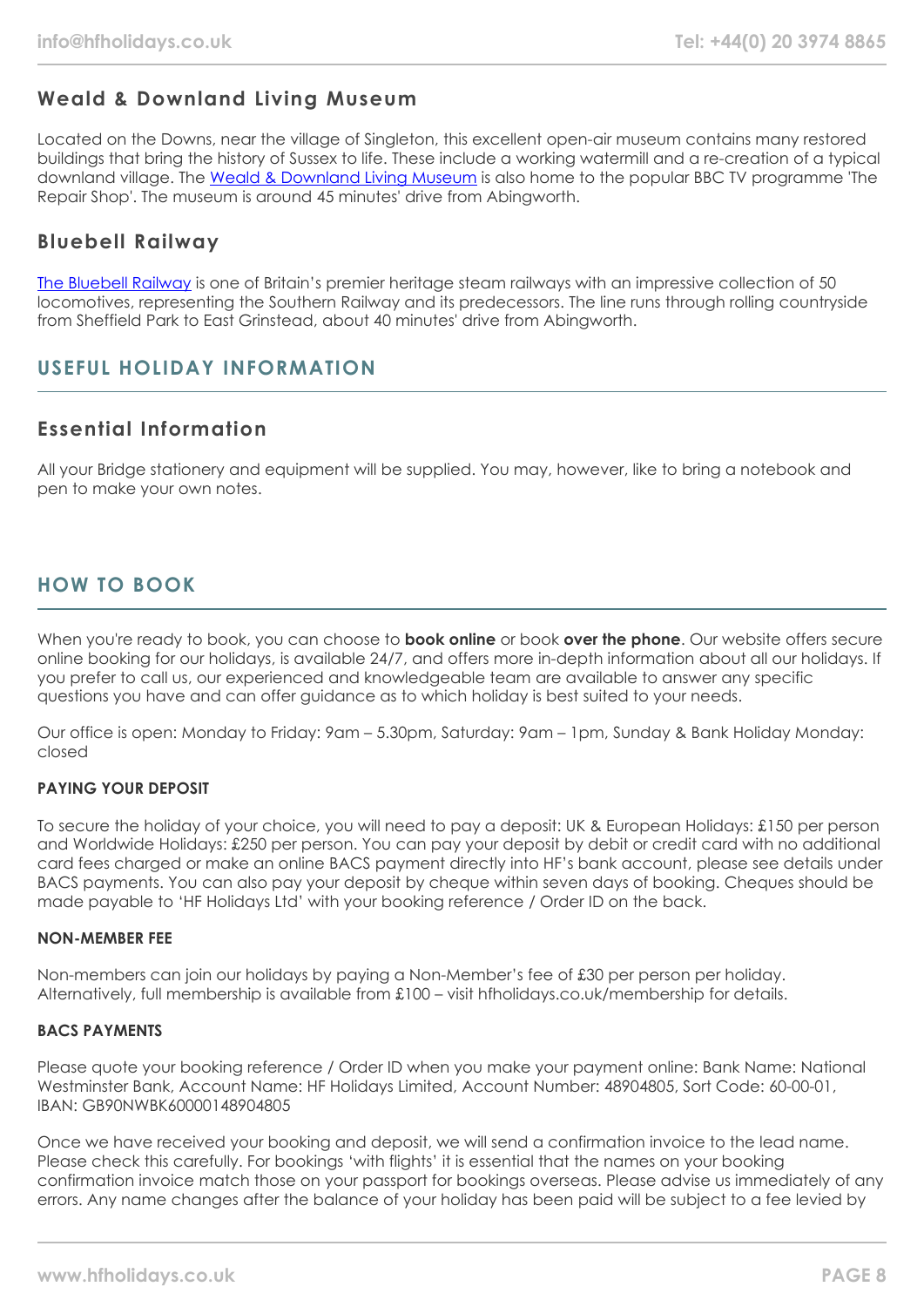the airline.

## **MANAGE MY BOOKINGS**

Payments can also be made through the [Manage My Booking](https://www.hfholidays.co.uk/about-us/bookings/my-booking) function on our website. Click on the link at the top of our homepage. This is available to all customers who provide an email address at the time of booking.

## **YOUR FINAL BALANCE**

Your final balance payment is due 6 weeks before departure if you are staying in an HF Holidays UK country house, 8 weeks before departure if you are travelling on one of our holidays in Europe and 10 weeks before departure if you are on a Guided Trail staying in one of our partner hotels or are travelling on a Worldwide holiday. As with paying your deposit, you can pay your final balance by debit or credit card, make an online BACS payment directly into HF's bank account or pay by cheque.

## **TRAVEL INSURANCE**

Travel insurance is an important part of any booking and essential for one of our holidays. HF Holidays works with specialist. Insurance Brokers Campbell Irvine Direct. For more information or to obtain a quote call them on [01702 427 236](tel:01702427236) or visit [hfholidays.co.uk/insurance](https://www.hfholidays.co.uk/about-us/bookings/insurance)

## **PEACE OF MIND**

## **ATOL:**

The air holidays and flights in this brochure are ATOL-protected, since we hold an Air Travel Organiser's Licence granted by the Civil Aviation Authority. Our ATOL number is ATOL 710. In the unlikely event of our insolvency, the CAA will ensure that you are not stranded abroad and will arrange to refund any money you have paid us for advance bookings. For further information visit the ATOL website [atol.org.uk](https://www.atol.org/)

#### **MEMBER OF ABTOT:**

HF Holidays is a member of ABTOT (The Association of Bonded Travel Organisers Trust Limited) which provides financial protection under the Package Travel, Package Holidays and Package Tours Regulations 1992 for HF Holidays Ltd and in the event of their insolvency, protection is provided for the following: 1. non-flight packages commencing in and returning to the UK; 2. non-flight packages commencing and returning to a country other than the UK; 3. flight inclusive packages that commence outside of the UK and Republic of Ireland, which are sold to customers outside of the UK and Republic of Ireland. 1, 2 and 3 provides for a refund in the event you have not yet travelled. 1 and 3 provides for repatriation. Please note that bookings made outside the UK and Republic of Ireland are only protected by ABTOT when purchased directly with HF Holidays Ltd.

## **TRIP NOTE VALIDITY**

These Trip Notes are valid based on the date printed at the bottom of the page. They will occasionally be updated post booking and pre-departure. We will send you the latest trip notes prior to departure through a link in your pre departure documents or we can send you a copy in the post if preferred.

In booking this trip you should be confident in your ability to participate in all activities described in these Trip Notes. If you have any doubt about your suitability you should call HF Holidays and ask to speak to one of the team about this itinerary.

The information in these Trip Notes is given in good faith. Where differences exist between the Trip Notes and our current brochure, the Trip Notes supersede the brochure. All holidays can be subject to unexpected changes; so please be prepared to be flexible where necessary. At times, it may not be possible to follow the itinerary as planned due to weather conditions, political, physical or other factors. In these circumstances we will make the best possible alternative arrangements to maintain the integrity of the original itinerary.